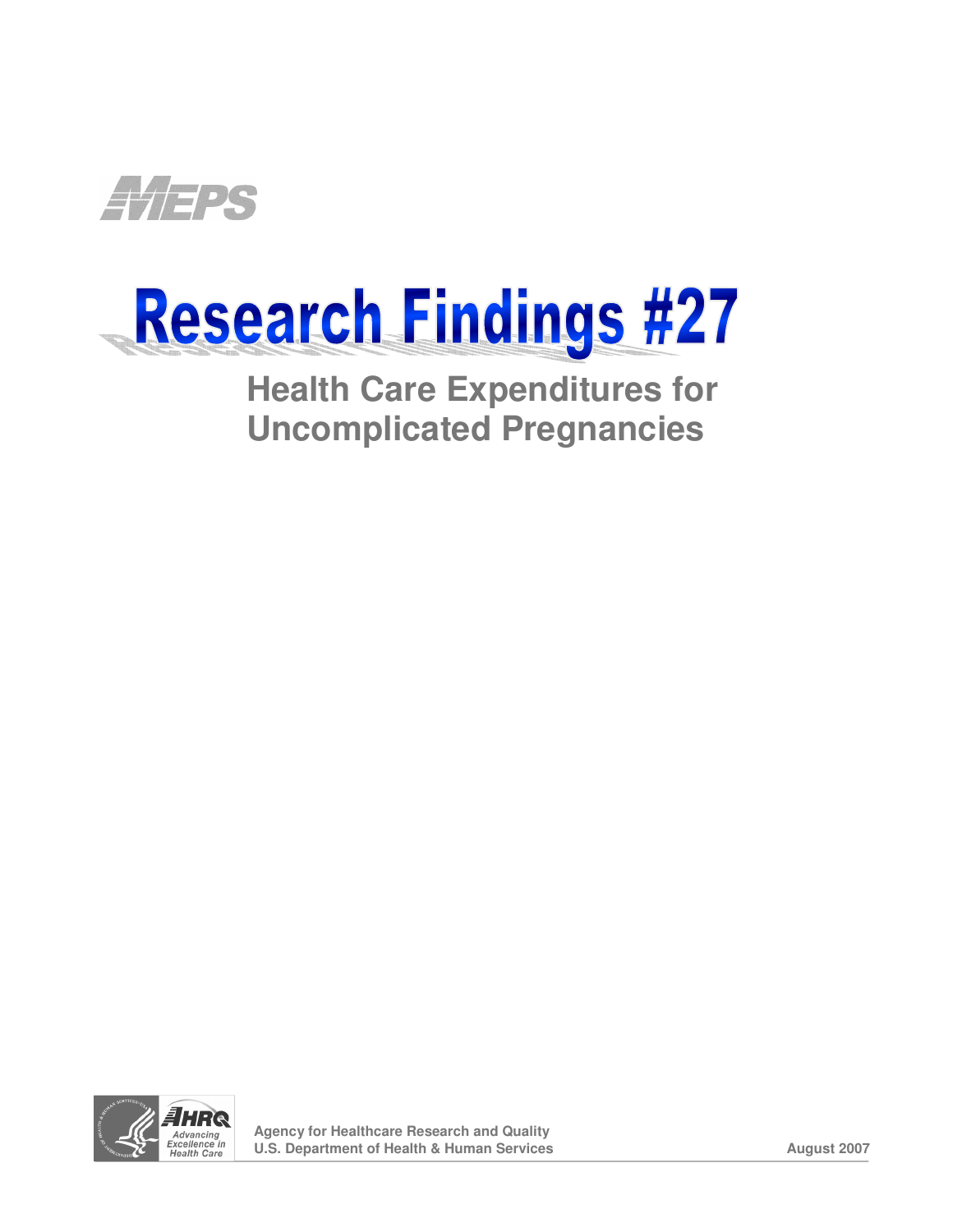#### **ABSTRACT**

This report uses data pooled from three panels (2001-02, 2002-03, 2003-04) of the Household Component of the Medical Expenditure Panel Survey (MEPS-HC) to estimate medical expenditures (in 2004 dollars) associated with an uncomplisources of payment for 1) prenatal care, 2) inpatient hospital delivery, and 3) the cated pregnancy and in-hospital delivery. Medical expenditures are defined in MEPS as payments to hospitals, physicians, pharmacies, and other health care providers, and include direct payments by individuals, private and public insurance plans, and other miscellaneous payment sources for services received. The report presents selected person-level estimates of average expenditures and combination of the two. In addition, selected estimates of prenatal care expenses are broken into three types: office-based doctor visits, prescription medicines, and everything else combined. Estimates are shown for all women, as well as for two subgroups defined by insurance status: those who had private insurance in the month of delivery and in the eight months prior, and those who had Medicaid in the month of delivery and in the eight months prior.

Suggested Citation:

Research and Quality, Rockville, Md. http://www.meps.ahrq.gov/mepsweb/ data\_files/ publications/rf27/rf27.pdf Machlin, S. R. and Rohde, F. *Health Care Expenses for Uncomplicated Pregnancies.* Research Findings No. 27. August 2007. Agency for Healthcare

 $* * *$ 

The estimates in this report are based on the most recent data available at the time the report was written. However, selected elements of MEPS data may be revised on the basis of additional analyses, which could result in slightly different estimates from those shown here. Please check the MEPS Web site for the most current file releases.

http://www.meps.ahrq.gov/ Center for Financing, Access, and Cost Trends Agency for Healthcare Research and Quality 540 Gaither Road Rockville, MD 20850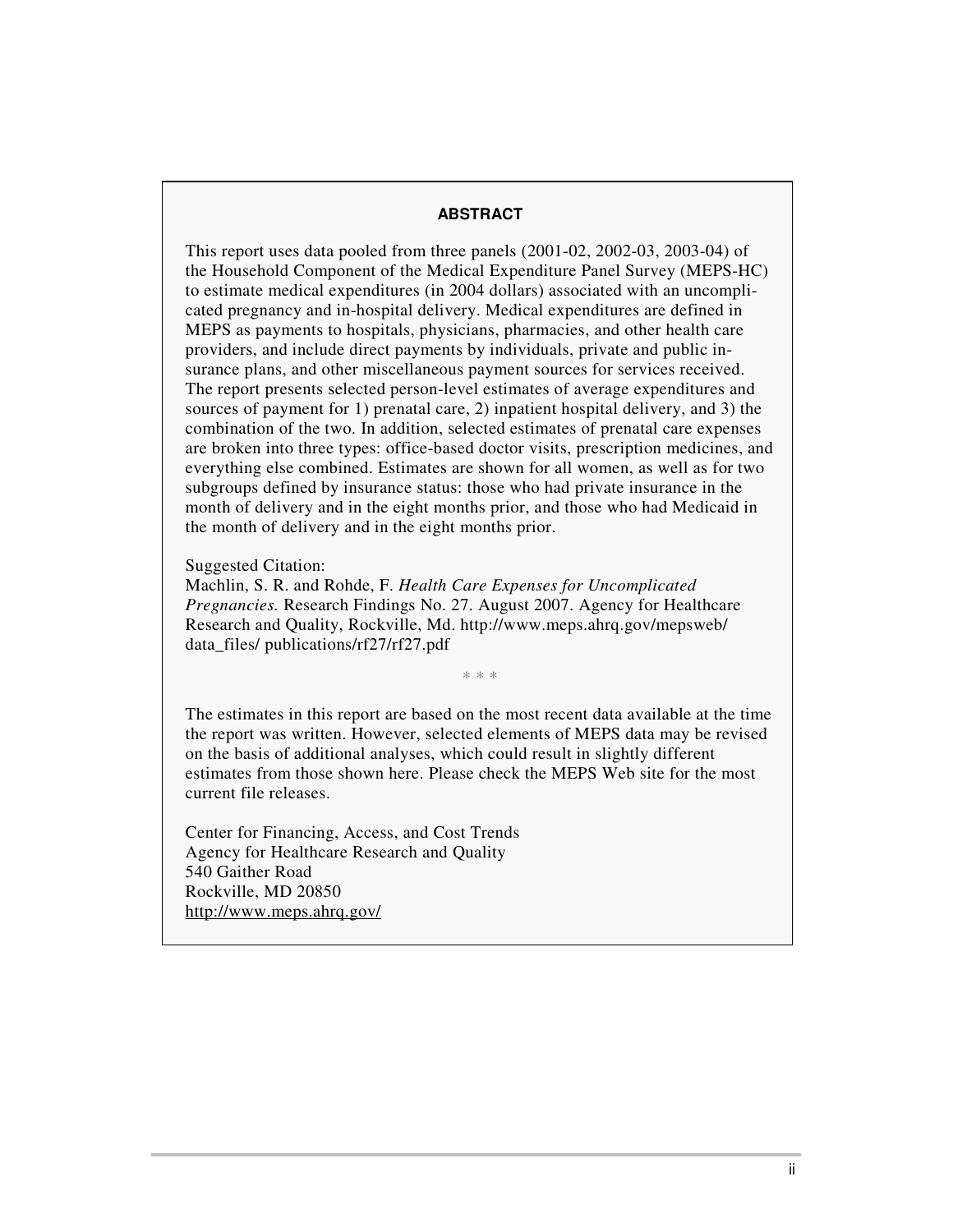## **The Medical Expenditure Panel Survey (MEPS)**

## **Background**

The Medical Expenditure Panel Survey (MEPS) provides nationally representative estimates of health care use, expenditures, sources of payment, and health insurance coverage for the U.S. civilian noninstitutionalized population. MEPS is co-sponsored by the Agency for Healthcare Research and Quality (AHRQ) and the National Center for Health Statistics (NCHS), and has been conducted annually since 1996. The predecessor surveys to MEPS were the 1977 National Medical Care Expenditure Survey (NMCES, also known as NMES-1) and the 1987 National Medical Expenditure Survey (NMES-2).

MEPS is a family of three surveys. The Household Component (HC) is the core survey and also forms the basis for the Medical Provider Component (MPC). Together these two surveys yield comprehensive data that provide national estimates of the level and distribution of health care use and expenditures, support health services research, and can be used to assess health care policy implications. The third survey, the Insurance Component (IC), is a survey of private and public sector employers that provides national- and state-level estimates of employer-sponsored health insurance coverage and cost.

## **Household Component**

The MEPS-HC, a nationally representative survey of the U.S. civilian noninstitutionalized population, collects medical expenditure data at both the person and household levels. Using computer-assisted personal interviewing (CAPI) technology, the HC collects detailed data on demographic characteristics, health conditions, health status, use of medical care services, charges and payments, access to care, satisfaction with care, health insurance coverage, income, and employment.

The HC is based on an overlapping panel design in which data covering a two-year period are collected through a preliminary contact followed by a series of five rounds of interviews over a two-and-a-half-year period. Data on medical expenditures and use for two calendar years are collected from each household. This series of data collection rounds is launched each year on a new sample panel of households, and annual data are developed by combining data from the first year of the new panel with that from the second year of the previous panel.

Each year's sample for the MEPS-HC is drawn from respondents to the previous year's National Health Interview Survey (NHIS). The NHIS provides a nationally representative sample of the U.S. civilian noninstitutionalized population, with an over-sampling of Hispanics and blacks that carries over to the MEPS sample. In addition, the MEPS sample design over-samples Asians and persons in low income families.

## **Medical Provider Component**

The MEPS-MPC collects data from providers that are primarily used to supplement and/or replace information on medical care expenditures reported in the MEPS-HC. The survey contacts medical providers and pharmacies identified by household respondents and for which signed Health Insurance Portability and Accountability Act of 1996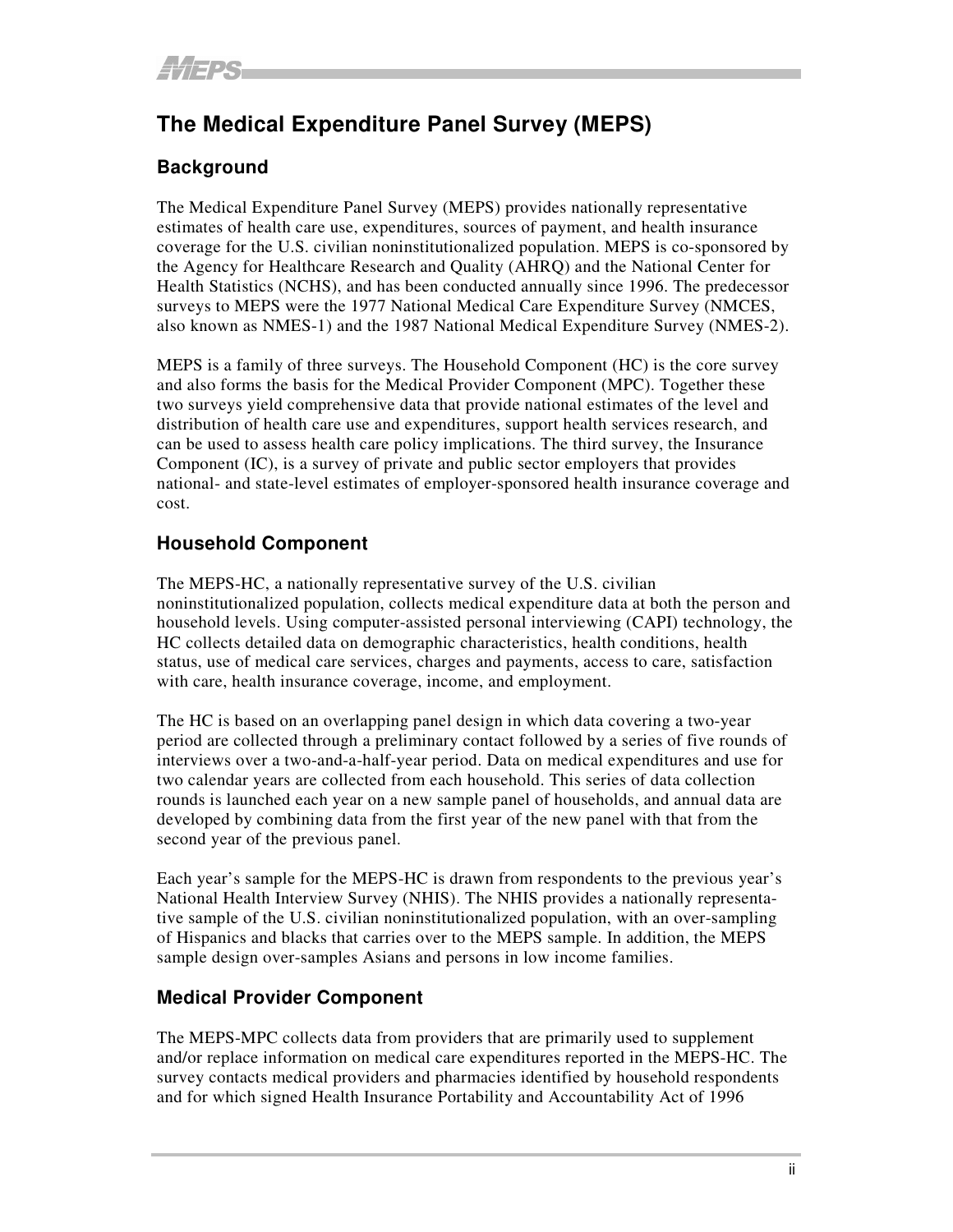(HIPAA) compliant permission forms have been obtained from family members who received services from the medical providers and pharmacies.

The MPC sample includes all hospitals, emergency rooms, home health agencies, outpatient departments, and pharmacies reported by HC respondents as well as all physicians who provide services for patients in hospitals but bill separately from the hospital. Office-based medical providers for which the provider is either a doctor of medicine (MD) or Osteopathy (DO), or practices under the direct supervision of an MD or DO, are included in the MPC as well.

Data are collected on medical and financial characteristics of medical and pharmacy events reported by HC respondents. These data include dates of visit, diagnosis and procedure codes, charges, and payments. These data allow records to be matched with household events to facilitate expenditure imputation. The MPC was not designed as a stand-alone survey to generate national estimates. The MPC data are collected from sampled providers through an initial screening telephone contact to verify provider eligibility, a mailed or faxed questionnaire, and a phone call to collect the data. Many providers prefer to send electronic, fax, or hard copies of records from which the necessary information can be abstracted. To supplement abstraction, telephone calls are placed to providers to clarify items, obtain critical information that may be missing, and follow up on nonresponse.

## **Insurance Component**

The MEPS-IC collects data on health insurance plans obtained through private and public sector employers. Data obtained in the IC include the number and types of private insurance plans offered, benefits associated with these plans, premiums, contributions by employers and employees, eligibility requirements, and employer characteristics.

Establishments participating in the MEPS-IC are selected through two sampling frames:

- ° A U.S. Census Bureau list frame of private sector business establishments.
- The Census of Governments from the U.S. Census Bureau.

Data from these two Census Bureau sampling frames are used to produce annual national and state estimates of the supply and cost of private health insurance available to American workers and to evaluate policy issues pertaining to health insurance. National estimates of employer contributions to group insurance from the MEPS-IC are used in the computation of Gross Domestic Product (GDP) by the Bureau of Economic Analysis.

The MEPS-IC is an annual survey. Data are collected from the selected organizations through a prescreening telephone interview, a mailed questionnaire, and a telephone follow-up for nonrespondents.

#### **Survey Management**

MEPS-HC data are collected under the authority of the Public Health Act. Data are collected under contract with Westat, Inc. Data sets and summary statistics are edited and published in accordance with the confidentiality provisions of this Act and the Privacy Act. NCHS provides consultation and technical assistance.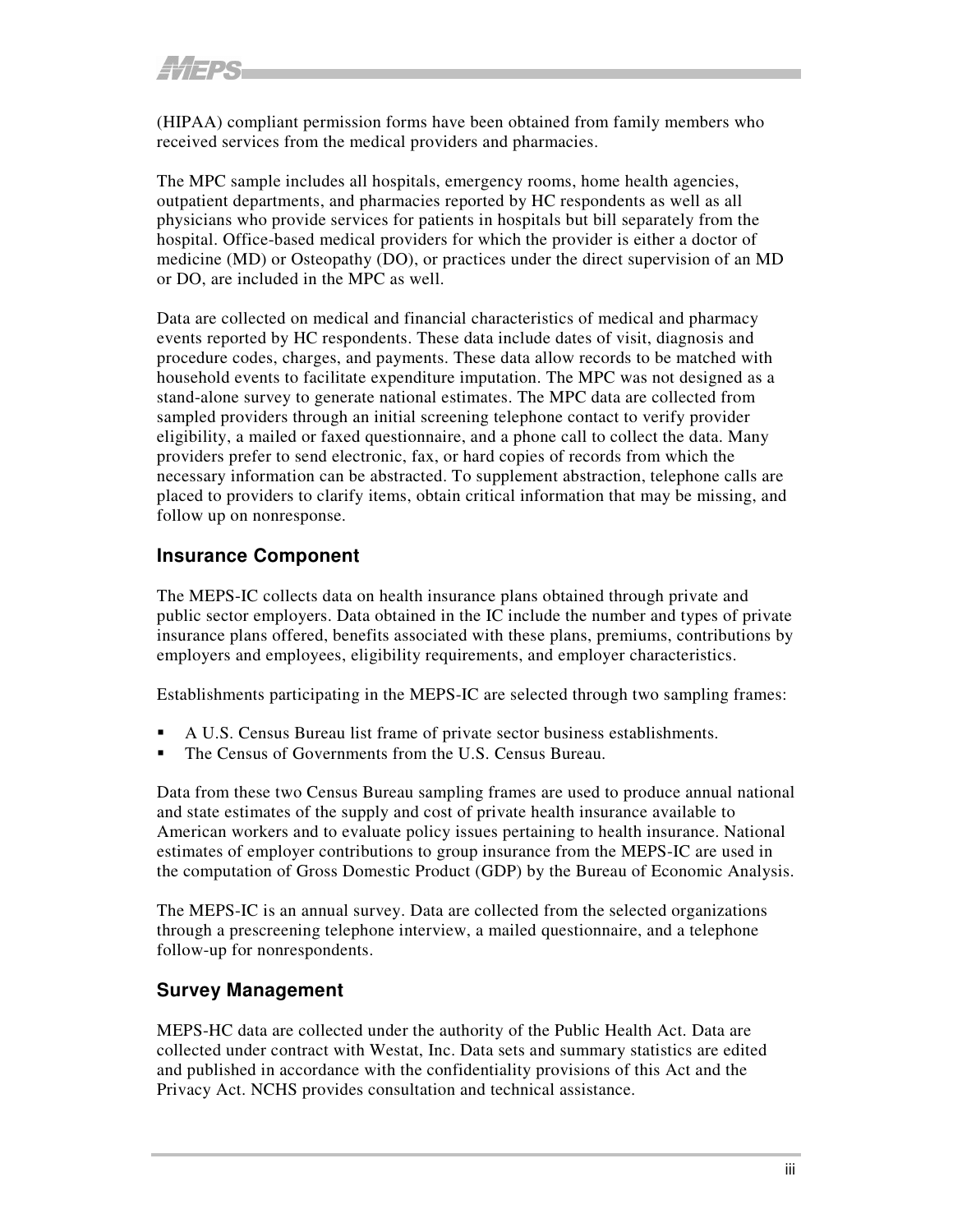MEPS-IC data are collected under the authority of the Public Health Service Act and under the authority provided in Title 13, United States Code (U.S.C.). The data are collected under an interagency agreement with the U.S. Census Bureau. Data sets and summary statistics are edited and published in accordance with the confidentiality provisions of this Act, Title 13 U.S.C., and the Privacy Act.

As soon as data collection and editing are completed, the MEPS survey data are released to the public in staged releases of summary reports, microdata files, and tables via the MEPS Web site: www.meps.ahrq.gov. (MEPS-IC microdata files are confidential and are only accessible for approved research projects at the Census Bureau's Research Data Centers.) Selected data can be analyzed through MEPSnet, an online interactive tool designed to give data users the capability to statistically analyze MEPS data in a menudriven environment. Additional information on MEPS is available from the MEPS project manager or the MEPS public use data manager at the Center for Financing Access and Cost Trends, Agency for Healthcare Research and Quality, 540 Gaither Road, Rockville, MD 20850 (301) 427-1406.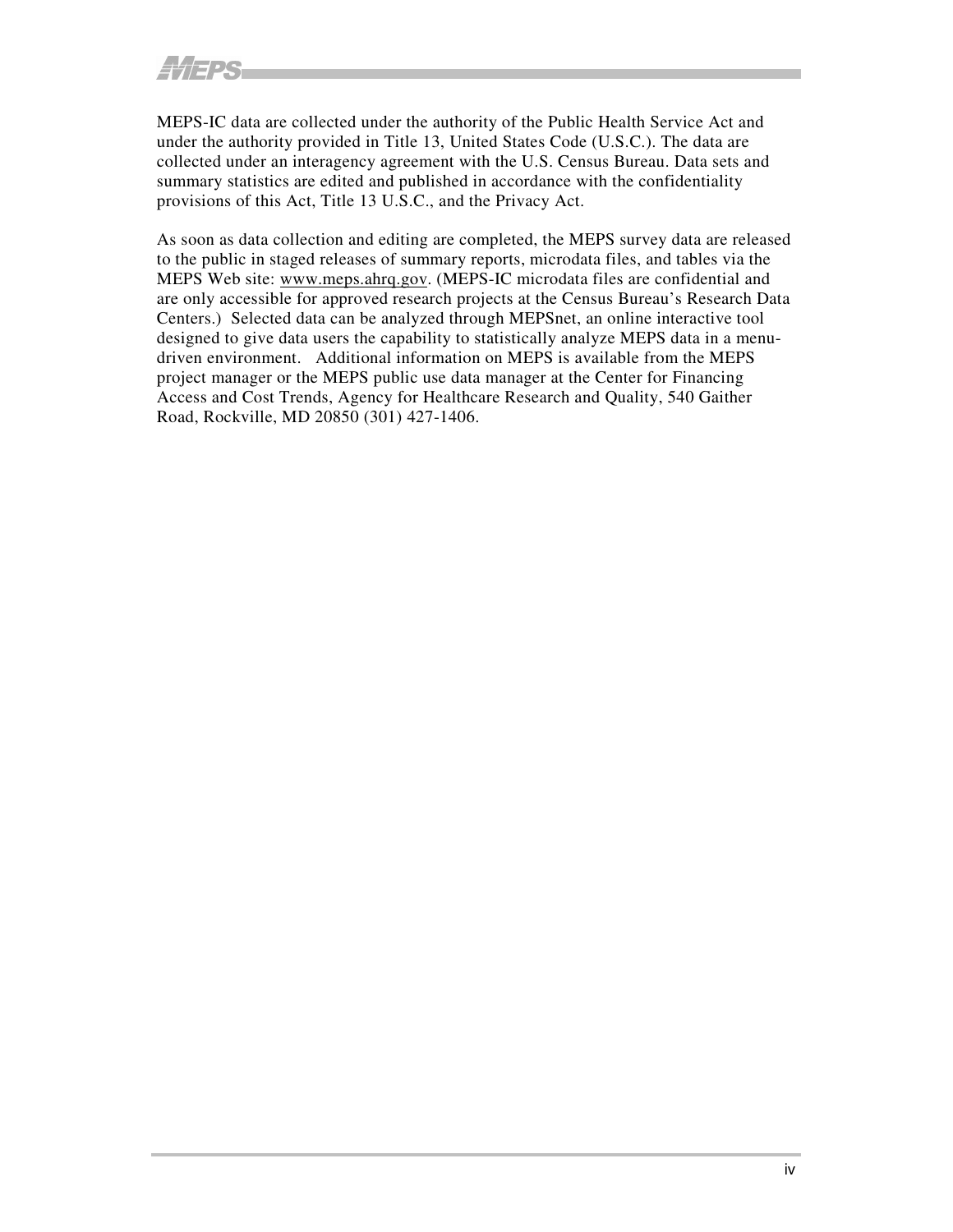# **Table of Contents**

| Table 1. Selected characteristics of women with uncomplicated pregnancies,                                                                                    |
|---------------------------------------------------------------------------------------------------------------------------------------------------------------|
| Table 2. Conditional average expenditures (2004 dollars) per woman, by                                                                                        |
| Table 3. Mean person-level percentage of expenditures per woman paid by                                                                                       |
| Table 4. Average expenditures (2004 dollars) per woman for pregnancy-related<br>office-based visits, prescription medicines, and other expenses, by insurance |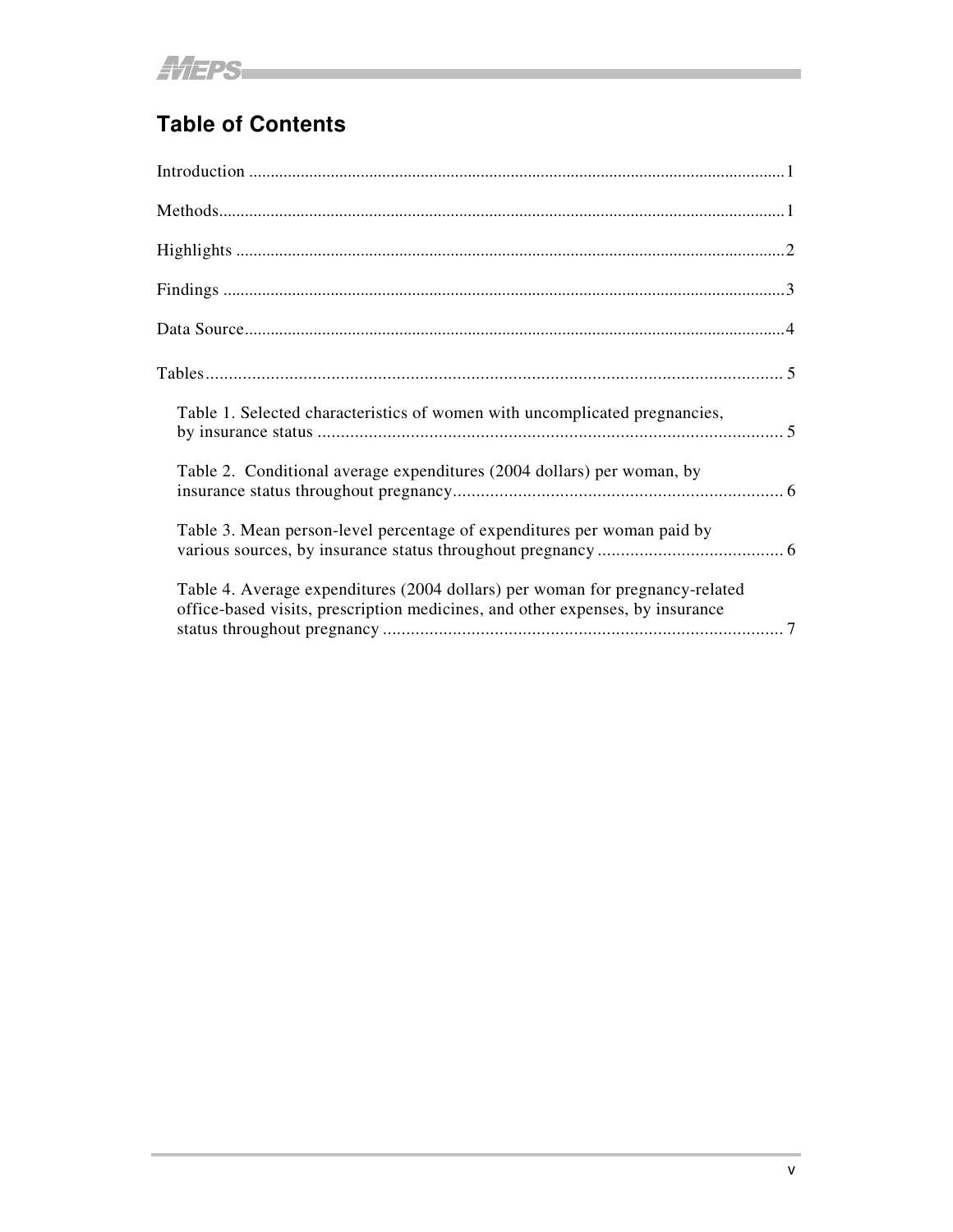**Health Care Expenditures for Uncomplicated Pregnancies** 

Steven R. Machlin and Frederick Rohde, Agency for Healthcare Research and Quality

#### **Introduction**

Although there have been more than 4 million births each year in the United States since  $2000<sup>1</sup>$ , there is little information in the literature regarding the average medical expenditures generated over the course of a pregnancy. This analysis uses data pooled from three panels of the Household Component of the Medical Expenditure Panel Survey (MEPS-HC) to estimate medical expenditures (in 2004 dollars) associated with an uncomplicated pregnancy and in-hospital delivery. Medical expenditures are defined in MEPS as payments to hospitals, physicians, pharmacies, and other health care providers, and include direct payments by individuals, private and public insurance plans, and other miscellaneous payment sources for services received.

This report presents selected person-level estimates of average expenditures and sources of payment for 1) prenatal care, 2) inpatient hospital delivery, and 3) the combination of the two. In addition, selected estimates of prenatal care expenses are broken into three types: those for office-based doctor visits, those for prescription medicines, and those for everything else combined. Estimates are shown for all women, as well as for two subgroups defined by insurance status: those who had private insurance in the month of delivery and in the eight months prior, and those who had Medicaid in the month of delivery and in the eight months prior.

## **Methods**

MEPS-HC collects data from a nationally representative sample of households through an overlapping panel design. A new panel of sample households is selected each year, and data for each panel are collected for two calendar years.2 Due to the very small sample size of women in a panel who are in the survey for the course of a full-term pregnancy, we pooled data across three panels (2001-02, 2002-03, and 2003-04) for the analysis. Women from these panels who met each of the following three criteria were included: 1) had an inpatient event where the reported reason for the hospitalization was "to give birth," 2) the Clinical Classification Code  $(CCS)^3$  for the event was 196 ("normal pregnancy and delivery"), and 3) were in the survey for at least 38 consecutive weeks (period of a full-term pregnancy) prior to the date of delivery. This definition necessarily excluded all non-inpatient deliveries as well as all inpatient deliveries with complications; e.g., hypertension or diabetes complicating childbirth; early labor or prolonged delivery; and malpositioned, obstructed, or forceps deliveries. Deliveries by Caesarean section are included in the analysis unless they had been coded as a complication of birth (CCS code of 195).

<sup>&</sup>lt;sup>1</sup> National Center for Health Statistics. Health United States, 2006. Hyattsville, Md.: 2006.

 $2^{2}$  See http://www.meps.ahrq.gov/mepsweb/survey\_comp/hc\_data\_collection.jsp.

<sup>&</sup>lt;sup>3</sup> The CCS was developed by AHRQ to collapse the 13,000 individual ICD-9 condition and 3,700 individual ICD-9 procedure codes into smaller sets of clinically meaningful categories. For more information, go to http://www.hcup-us.ahrq.gov/toolssoftware/ccs/ccs.jsp.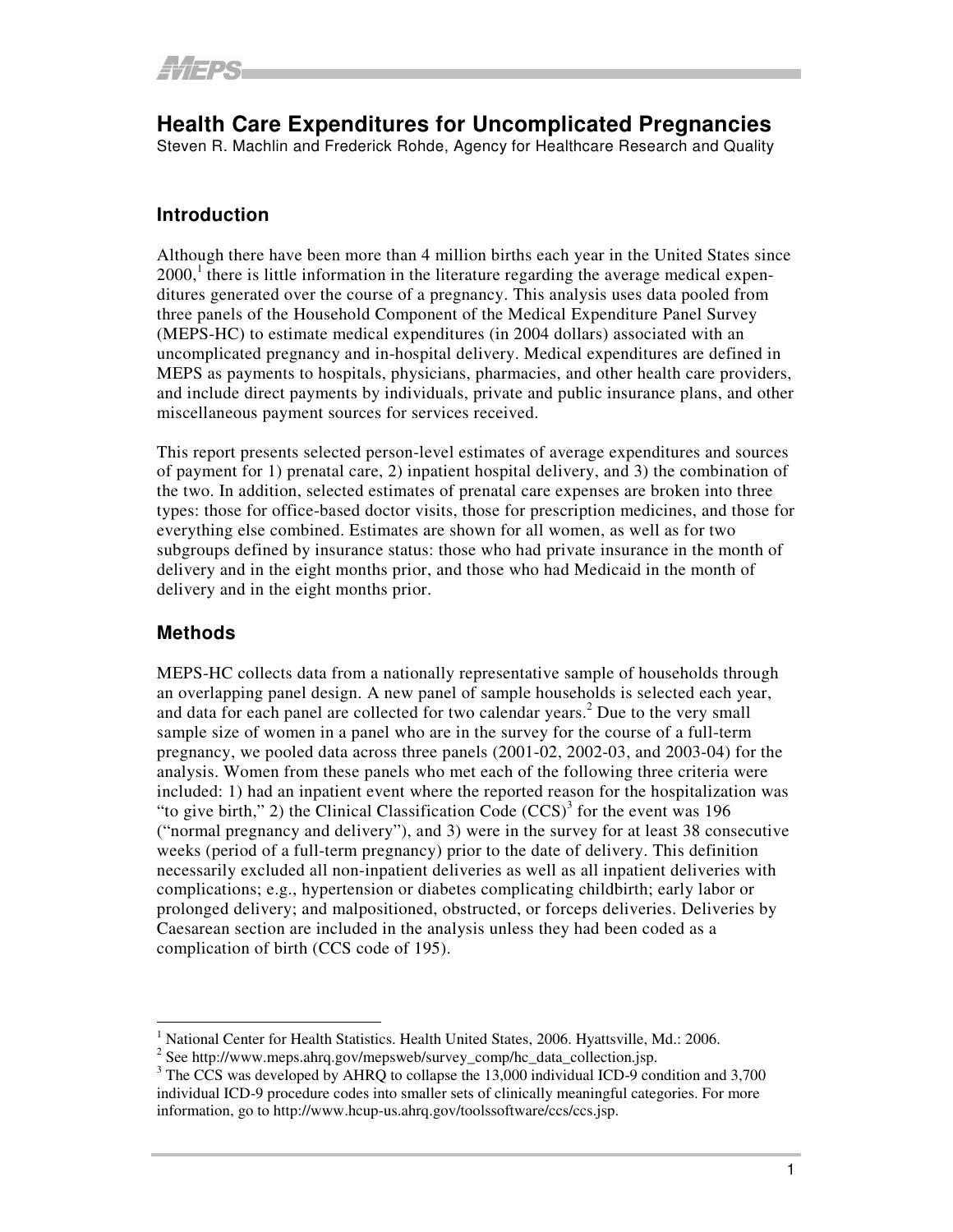The delivery expenditures are those associated with the woman's inpatient event and include payments both to the facility and to any separately billing doctors. Prenatal care expenditures were obtained by compiling the medical events from other event types (office-based, prescription medicines, hospital outpatient, hospital inpatient [excluding the delivery event], home health, and other medical) that linked to a normal pregnancy and delivery condition on the inpatient event record for the delivery. This method insured, for instance, that expenditures for any prescription drugs related to the pregnancy (e.g., prenatal vitamins) were included while expenditures for other drugs that were taken to treat a separate condition (e.g., a diuretic to treat an existing hypertension condition) were not included. The expenditures for events that linked to both the normal pregnancy and delivery condition and some other condition were considered pregnancy related and included.

Using detailed information collected in MEPS about the type of insurance carried by each sample person in any month of the year, each woman's insurance status was classified according to the type of insurance she carried in the month of delivery and in the eight months prior to the delivery event. If she had private insurance or Armed Forces–related coverage (TRICARE) the entire period, then she was classified as privately insured. If she was covered by Medicaid the entire period, then she was classified as having Medicaid coverage.

MEPS longitudinal panel weights are designed for estimates across a consecutive twoyear period and were used to develop all estimates in this report.4 Expenditures for events that occurred prior to 2004 were adjusted to 2004 dollars using the Producer Price Index (PPI) and the Consumer Price Index  $(CPI)$ .<sup>5</sup> All differences discussed in the text are statistically significant at the .05 level.

## **Highlights**

- The average total expenditure for prenatal care services during pregnancy and an inpatient hospital delivery combined was about \$7,600 (in 2004 dollars). Expenses for prenatal care (office visits, prescribed medicines, and other services) were substantially smaller than for the hospital delivery.
- While average expenses for prenatal care were similar for privately insured women and women on Medicaid, average expenses for hospital delivery were about \$2,000 more for privately insured women.
- On average, women who were privately insured paid substantially higher proportions of prenatal care expenses and delivery expenses out of pocket than women on Medicaid.

<sup>&</sup>lt;sup>4</sup> The unweighted sample sizes for this analysis are 774 women overall, 341 privately insured women, and 164 women on Medicaid. A small number of pregnancies were excluded from the analysis because survey data were not complete on date of admission for the hospital delivery or it was the first of two pregnancies for a woman during the survey period.

 $<sup>5</sup>$  All hospital-related expenditures (from inpatient, outpatient, or emergency room visits) were</sup> adjusted to 2004 dollars using the PPI; all other expenditures (office-based, home health, prescribed medicines, or other medical visits) were adjusted to 2004 dollars using the CPI. Go to http://www.bls.gov/ppi for more information about the PPI and http://www.bls.gov/cpi for more information about the CPI.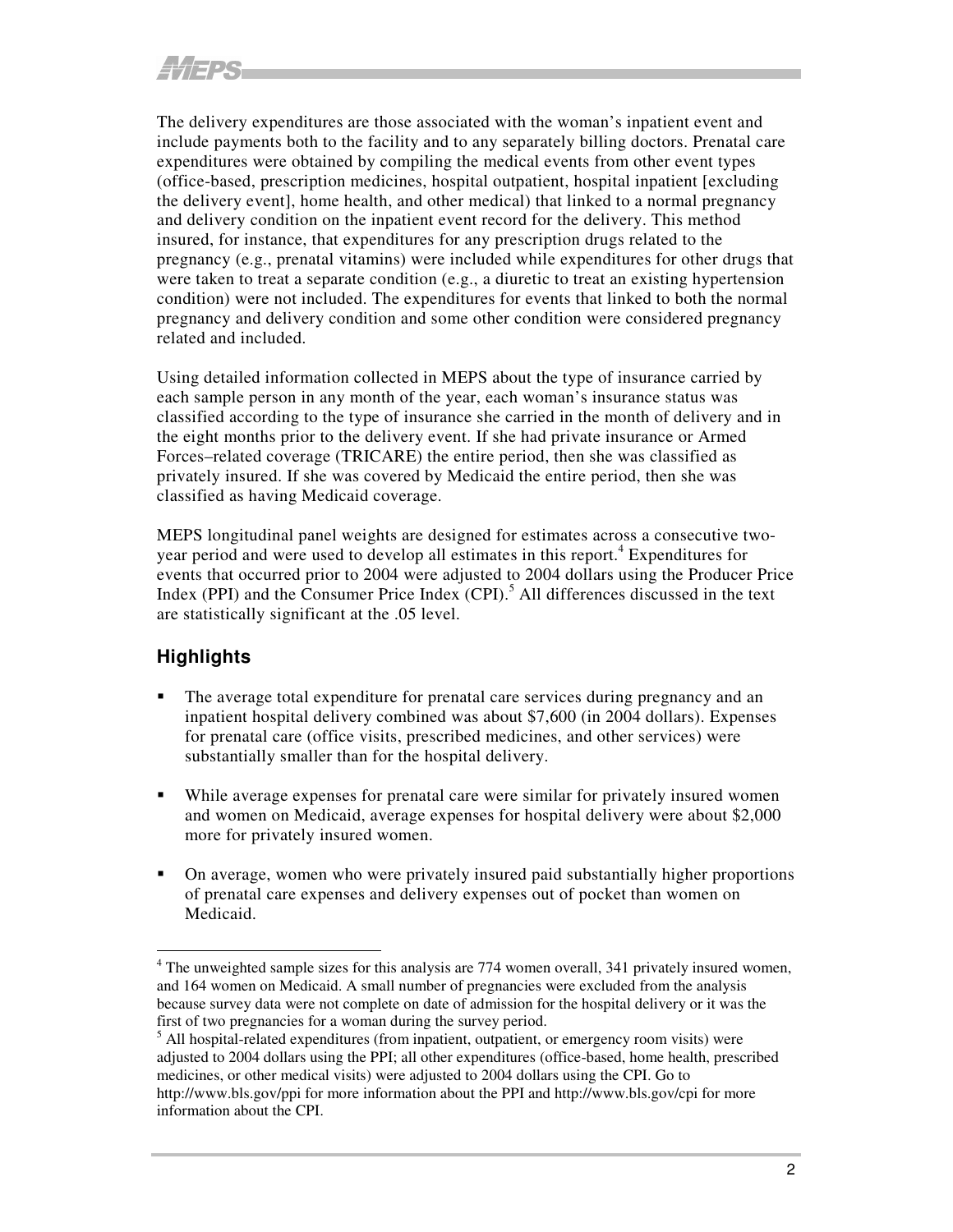• Over 90 percent of women had expenses for office-based visits during pregnancy. However, mean total expenses for office visits were on average about \$500 higher for privately insured women than for women on Medicaid.

## **Findings**

Table 1 shows selected characteristics of women with a normal pregnancy that both began and concluded (with a normal hospital delivery) within a two-year interval spanning January 1 through December 31 of the subsequent year (across three periods pooled for this analysis: 2001-02, 2002-03, and 2003-04). Over half of the women (53 percent) were age 25–34, about two-thirds were married, and about two-thirds were neither Hispanic nor black non-Hispanic (i.e., mainly white non-Hispanic). Compared to privately insured women, those on Medicaid were more likely to be under 25 years of age (53 percent versus 16 percent), not married (72 percent versus 13 percent), and have family income below the Federal poverty line (66 percent versus 6 percent).

Table 2 shows the conditional <sup>6</sup> average (mean and median) expenditures in 2004 dollars for a normal pregnancy and delivery. The conditional mean amount for a normal pregnancy (prenatal care and delivery) was \$7,564. Mean expenses for the delivery (\$5,850) were just over three-quarters of the mean for the combined total. On average, delivery expenses were almost \$2,000 more for privately insured women than for women on Medicaid (\$6,520 versus \$4,577), but the means were similar for prenatal care expenses (about \$2,000).

Table 3 shows the mean of the person-level percent of the expenditures paid by the various sources. On average across all women, private insurance paid for 52 percent and Medicaid paid for 34 percent of total expenses for prenatal care and delivery. The remaining portions were paid out of pocket (6 percent on average) and by miscellaneous other sources<sup>7</sup> (8 percent on average). Among women who were privately insured, private insurance paid an average of 88 percent of the delivery and 80 percent of the prenatal care expenses, while an average of 7 percent of the delivery expenses and 16 percent of the prenatal care expenses were paid out of pocket. Among women who were on Medicaid, Medicaid paid for an average of 92 percent of total expenses for prenatal care and delivery (the difference in proportions paid by Medicaid for delivery versus prenatal care was not statistically significant). Women on Medicaid paid an average of 4 percent of prenatal care expenses and less than 1 percent of delivery expenses out of pocket.

Table 4 shows the conditional average expenditures for prenatal care, broken down into those for office-based visits, those for prescription medicines, and those for all other categories of expenses. About 9 of every 10 women had expenses for office-based visits regardless of type of insurance coverage. However, conditional mean expenses for office visits were an average of \$547 higher for privately insured women than for women on Medicaid (\$1,474 versus \$927). Only 22 percent of women had some prescription drug

 $6$  The conditional average expenditure is the average expenditure among just the women with an expense. Less than 1 percent of women had no expenses for the hospital delivery (i.e., nothing was paid to the hospital).

Includes sources such as community and neighborhood clinics, State and local health departments, State programs other than Medicaid, and Federal sources such as the Indian Health Service and military treatment facilities.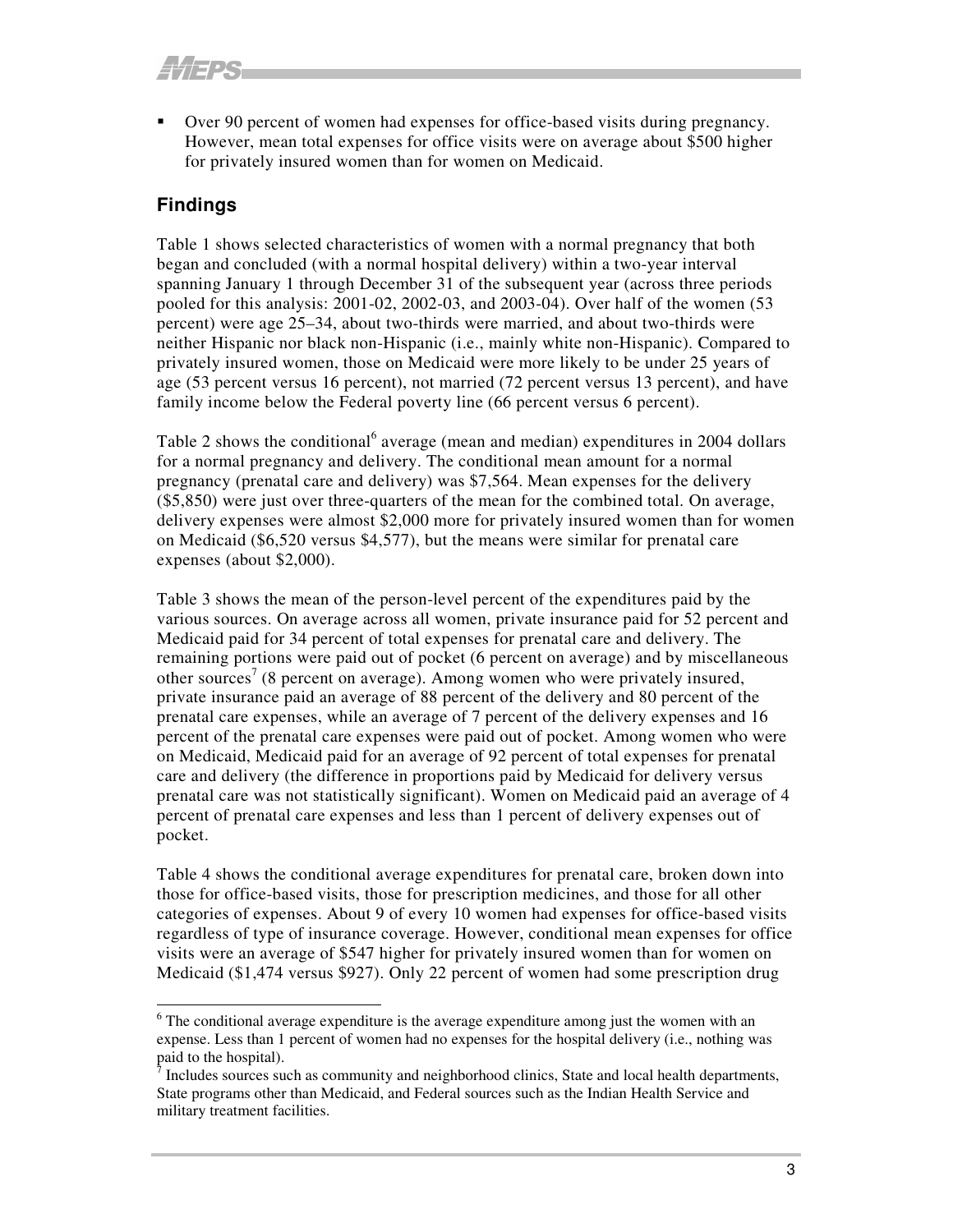expenses associated with their pregnancy. The large difference between the conditional mean (\$1,784) and median (\$640) values for these expenses indicate that a small proportion of women had extremely large expenses.<sup>8</sup> About three-quarters of the drug expenditures were for prescription nutritional products (such as prenatal vitamins), about 10 percent was for analgesics, and the remaining expenditures were spread out among the various therapeutic categories (estimates not shown in tables). About two-thirds of the women (67 percent) had other types of expenditures during pregnancy, but the level of these expenses was small (overall conditional mean of \$224) compared to that for office visits and prescribed medicines. As with prescribed medicine expenditures, the large difference between the mean and median value (\$224 and \$59, respectively) for other expenses indicates that a small proportion of cases had relatively high expenditures. Medians for the other expenditure category were not significantly different for privately insured women (\$66) versus women on Medicaid (\$75).

#### **Data Source**

The estimates in this analysis are based on data obtained from all MEPS annual full-year consolidated person-level and annual event-level files for 2001-2004. These files are available at http://www.meps.ahrq.gov/mepsweb/data\_stats/download\_data\_files.jsp.

<sup>&</sup>lt;sup>8</sup> The average amount spent for prescribed medicines is not shown in the table for the privately insured and Medicaid subgroups due to small sample sizes and large standard errors.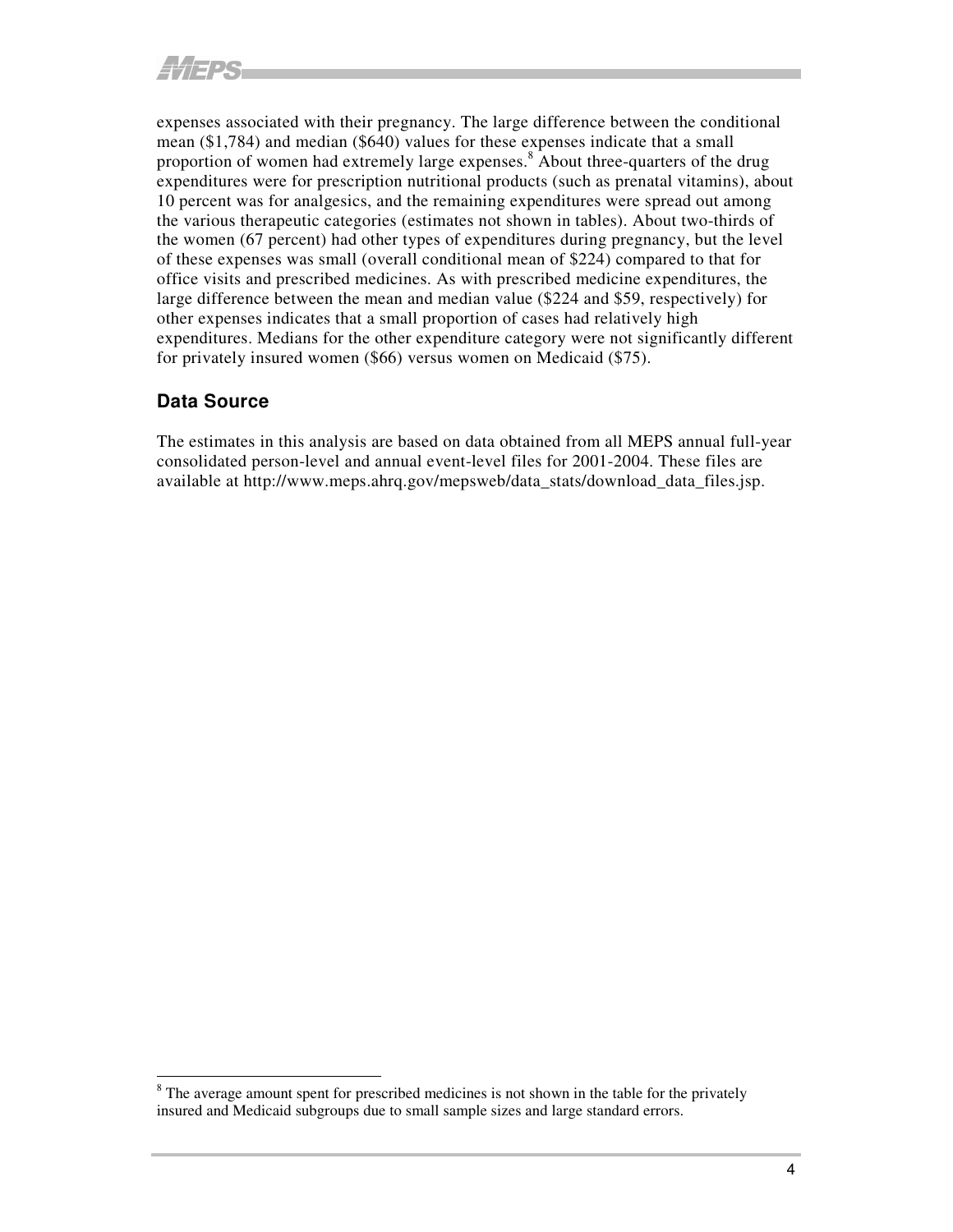|                                     | <b>Privately</b>       |                |         |                 |                 |        |  |  |  |
|-------------------------------------|------------------------|----------------|---------|-----------------|-----------------|--------|--|--|--|
|                                     | All women <sup>a</sup> |                | insured |                 | <b>Medicaid</b> |        |  |  |  |
| Population subgroup                 | Percent                | $SE^b$         | Percent | SE <sup>b</sup> | Percent         | $SE^b$ |  |  |  |
| Overall                             |                        |                |         |                 |                 |        |  |  |  |
| Overall                             | 100.0                  | 0.0            | 100.0   | 0.0             | 100.0           | 0.0    |  |  |  |
| Age category                        |                        |                |         |                 |                 |        |  |  |  |
| < 25                                | 32.7                   | 1.8            | 16.1    | 2.0             | 52.9            | 4.8    |  |  |  |
| 25-34                               | 53.3                   | 1.9            | 64.6    | 2.5             | 41.9            | 4.7    |  |  |  |
| $35+$                               | 14.0                   | 1.5            | 19.3    | 2.2             | 5.3             | 1.6    |  |  |  |
|                                     |                        | Race/ethnicity |         |                 |                 |        |  |  |  |
| Hispanic                            | 18.8                   | 1.6            | 10.6    | 1.7             | 20.0            | 3.2    |  |  |  |
| Black non-Hispanic                  | 12.9                   | 1.3            | 6.7     | 1.4             | 24.5            | 3.6    |  |  |  |
| Other non-Hispanic                  | 68.3                   | 2.0            | 82.7    | 2.1             | 55.5            | 5.1    |  |  |  |
| <b>Marital status</b>               |                        |                |         |                 |                 |        |  |  |  |
| Married                             | 67.4                   | 1.9            | 86.7    | 1.9             | 28.3            | 4.9    |  |  |  |
| Not married                         | 32.6                   | 1.9            | 13.3    | 1.9             | 71.8            | 4.9    |  |  |  |
| Poverty level category <sup>c</sup> |                        |                |         |                 |                 |        |  |  |  |
| Below Federal poverty line          | 26.9                   | 1.8            | 5.7     | 1.1             | 65.6            | 4.6    |  |  |  |
| At or above Federal poverty line    | 73.1                   | 1.8            | 94.3    | 1.1             | 34.4            | 4.6    |  |  |  |

#### **Table 1. Selected characteristics of women with uncomplicated pregnancies, by insurance status**

<sup>a</sup>Includes women who were insured for some but not all months of the pregnancy and those with coverage types other than private insurance or Medicaid (in addition to women covered by private insurance or Medicaid throughout their pregnancy).

<sup>b</sup>Standard error<br>°Poverty status is based on the ratio of the family's income to the Federal poverty thresholds, which control for the size of the family and the age of the head of the family (see the 2004 U.S. Department of Health and Human Services Poverty Guidelines at http://aspe.hhs.gov/poverty/ 04poverty.shtml for more details).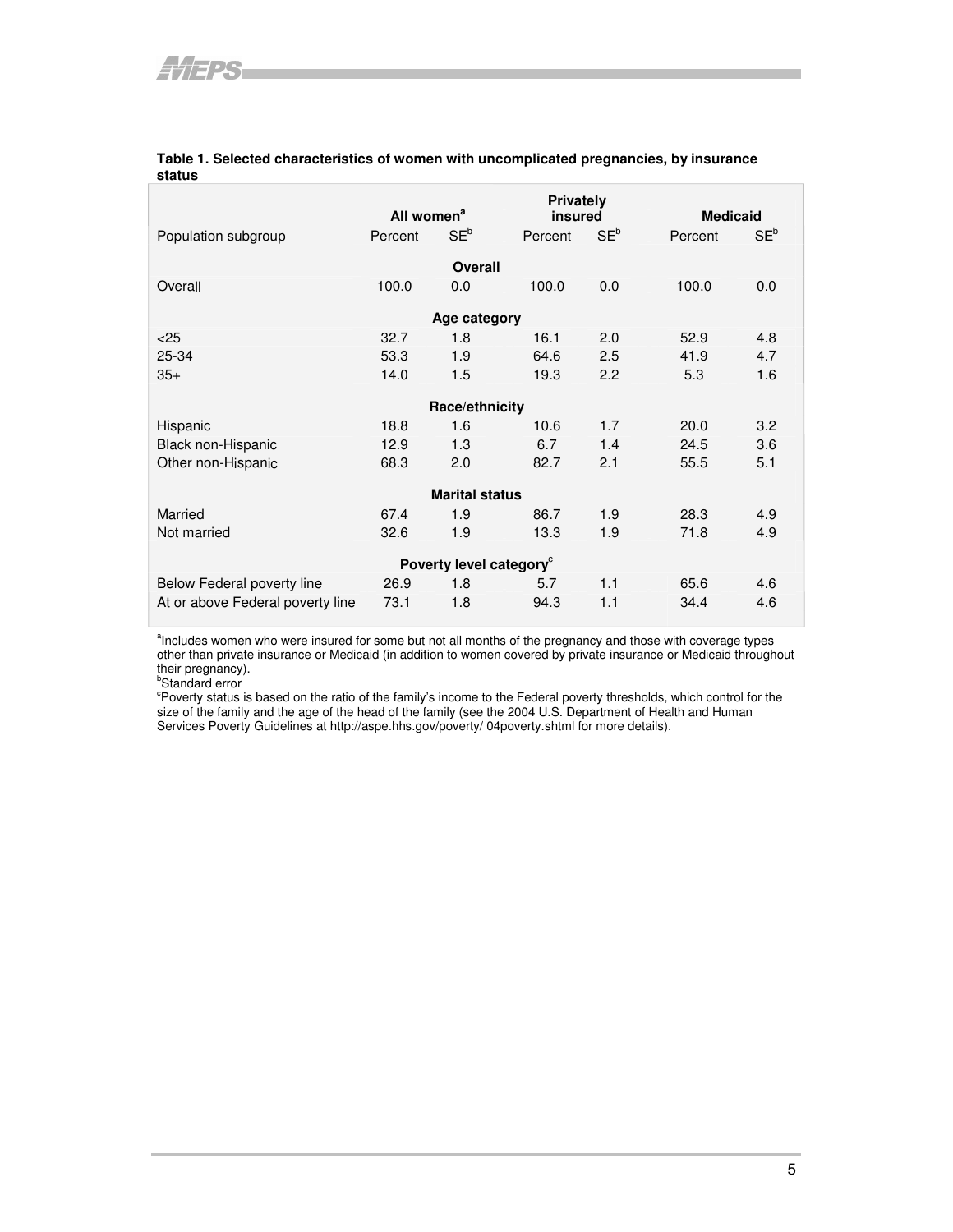#### **Table 2. Conditional average expenditures (2004 dollars) per woman, by insurance status throughout pregnancy**

|                              | <b>Prenatal care and</b><br>delivery (combined) |        |                      |                 |                 |                 |  |  |  |
|------------------------------|-------------------------------------------------|--------|----------------------|-----------------|-----------------|-----------------|--|--|--|
|                              |                                                 |        | <b>Prenatal care</b> |                 | <b>Delivery</b> |                 |  |  |  |
|                              | Estimate                                        | $SE^a$ | Estimate             | SE <sup>a</sup> | Estimate        | SE <sup>a</sup> |  |  |  |
| All women                    |                                                 |        |                      |                 |                 |                 |  |  |  |
| Percent with an expense      |                                                 |        | 92.9                 | 1.1             |                 |                 |  |  |  |
| Conditional mean (dollars)   | 7,564                                           | 191.2  | 1,852                | 94.2            | 5,850           | 157.9           |  |  |  |
| Conditional median (dollars) | 6,542                                           | 205.2  | 1,159                | 53.7            | 5,027           | 154.9           |  |  |  |
| <b>Privately insured</b>     |                                                 |        |                      |                 |                 |                 |  |  |  |
| Percent with expense         |                                                 |        | 93.9                 | 1.5             |                 |                 |  |  |  |
| Conditional mean (dollars)   | 8,366                                           | 278.0  | 1,962                | 119.4           | 6,520           | 235.7           |  |  |  |
| Conditional median (dollars) | 7,625                                           | 244.3  | 1,315                | 121.3           | 5,872           | 256.0           |  |  |  |
| <b>Medicaid</b>              |                                                 |        |                      |                 |                 |                 |  |  |  |
| Percent with expense         |                                                 |        | 91.6                 | 2.1             |                 |                 |  |  |  |
| Conditional mean (dollars)   | 6,540                                           | 484.1  | 2,142                | 391.8           | 4,577           | 282.6           |  |  |  |
| Conditional median (dollars) | 5,242                                           | 323.8  | 963                  | 125.2           | 3,928           | 244.3           |  |  |  |

<sup>a</sup>Standard error

-- Over 99 percent of women had expenses for the hospital delivery (i.e., nothing was paid to the hospital for less than 1 percent of deliveries).

#### **Table 3. Mean percentage of expenditures per woman paid by various sources, by insurance status throughout pregnancy**

|                             | Prenatal care and<br>delivery (combined) |     | <b>Prenatal care</b> |        | <b>Delivery</b> |        |  |  |  |  |
|-----------------------------|------------------------------------------|-----|----------------------|--------|-----------------|--------|--|--|--|--|
|                             | $SE^a$<br>Estimate                       |     | Estimate             | $SE^a$ | Estimate        | $SE^a$ |  |  |  |  |
| All women                   |                                          |     |                      |        |                 |        |  |  |  |  |
| % paid by private insurance | 52.2                                     | 2.1 | 49.0                 | 2.1    | 52.9            | 2.1    |  |  |  |  |
| % paid by Medicaid          | 33.8                                     | 2.1 | 30.4                 | 2.0    | 34.9            | 2.1    |  |  |  |  |
| % paid put of pocket        | 6.3                                      | 0.4 | 13.3                 | 1.0    | 4.9             | 0.5    |  |  |  |  |
| % paid by other sources     | 7.6                                      | 0.9 | 7.3                  | 1.0    | 7.2             | 1.0    |  |  |  |  |
| <b>Privately insured</b>    |                                          |     |                      |        |                 |        |  |  |  |  |
| % paid by private insurance | 87.0                                     | 1.3 | 80.1                 | 1.6    | 88.1            | 1.3    |  |  |  |  |
| % paid put of pocket        | 7.9                                      | 0.7 | 15.7                 | 1.3    | 6.6             | 0.7    |  |  |  |  |
| % paid by other sources     | 5.2                                      | 1.1 | 4.2                  | 1.0    | 5.3             | 1.2    |  |  |  |  |
| <b>Medicaid</b>             |                                          |     |                      |        |                 |        |  |  |  |  |
| % paid by Medicaid          | 91.5                                     | 2.1 | 87.3                 | 2.8    | 93.1            | 2.1    |  |  |  |  |
| % paid put of pocket        | $0.8*$                                   | 0.3 | $4.2*$               | 1.7    | $0.4*$          | 0.3    |  |  |  |  |
| % paid by other sources     | 7.8                                      | 2.1 | 8.6                  | 2.3    | $6.5*$          | 2.0    |  |  |  |  |

<sup>a</sup> Standard error

\*Relative standard error > 30 percent